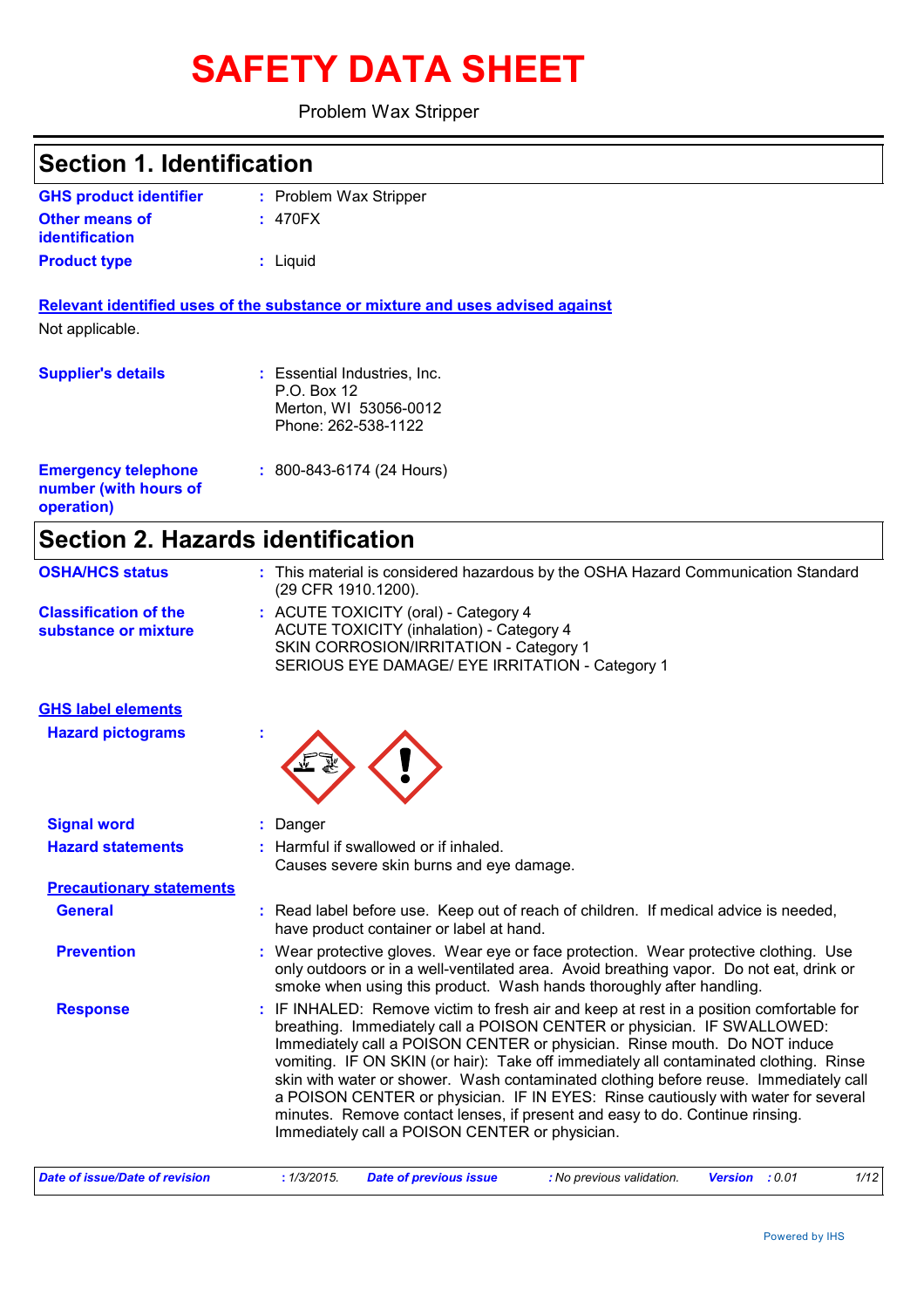## **Section 2. Hazards identification**

| <b>Storage</b>               | : Store locked up.                                                                                                     |
|------------------------------|------------------------------------------------------------------------------------------------------------------------|
| <b>Disposal</b>              | : Dispose of contents and container in accordance with all local, regional, national and<br>international regulations. |
| <b>Hazards not otherwise</b> | : None known.                                                                                                          |

**Hazards not otherwise classified**

### **Section 3. Composition/information on ingredients**

| Substance/mixture     | : Mixture         |
|-----------------------|-------------------|
| Other means of        | $:$ Not available |
| <b>identification</b> |                   |

#### **CAS number/other identifiers**

| <b>CAS number</b>        | : Not applicable |               |                   |
|--------------------------|------------------|---------------|-------------------|
| <b>Product code</b>      | : 470FX          |               |                   |
| <b>Ingredient name</b>   |                  | $\frac{9}{6}$ | <b>CAS number</b> |
| 2-butoxyethanol          |                  | $5 - 10$      | 111-76-2          |
| potassium hydroxide      |                  | $1 - 5$       | 1310-58-3         |
| Sodium Metasilicate      |                  | $1 - 5$       | 6834-92-0         |
| pentasodium triphosphate |                  | $1 - 5$       | 7758-29-4         |

Any concentration shown as a range is to protect confidentiality or is due to batch variation.

**There are no additional ingredients present which, within the current knowledge of the supplier and in the concentrations applicable, are classified as hazardous to health or the environment and hence require reporting in this section.**

**Occupational exposure limits, if available, are listed in Section 8.**

## **Section 4. First aid measures**

| <b>Description of necessary first aid measures</b> |                                                                                                                                                                                                                                                                                                                                                                                                                                                                                                                                                                                                                                                                                                                                    |
|----------------------------------------------------|------------------------------------------------------------------------------------------------------------------------------------------------------------------------------------------------------------------------------------------------------------------------------------------------------------------------------------------------------------------------------------------------------------------------------------------------------------------------------------------------------------------------------------------------------------------------------------------------------------------------------------------------------------------------------------------------------------------------------------|
| <b>Eye contact</b>                                 | : Get medical attention immediately. Call a poison center or physician. Immediately flush<br>eyes with plenty of water, occasionally lifting the upper and lower eyelids. Check for and<br>remove any contact lenses. Continue to rinse for at least 10 minutes. Chemical burns<br>must be treated promptly by a physician.                                                                                                                                                                                                                                                                                                                                                                                                        |
| <b>Inhalation</b>                                  | : Get medical attention immediately. Call a poison center or physician. Remove victim to<br>fresh air and keep at rest in a position comfortable for breathing. If it is suspected that<br>fumes are still present, the rescuer should wear an appropriate mask or self-contained<br>breathing apparatus. If not breathing, if breathing is irregular or if respiratory arrest<br>occurs, provide artificial respiration or oxygen by trained personnel. It may be<br>dangerous to the person providing aid to give mouth-to-mouth resuscitation. If<br>unconscious, place in recovery position and get medical attention immediately. Maintain<br>an open airway. Loosen tight clothing such as a collar, tie, belt or waistband. |
| <b>Skin contact</b>                                | : Get medical attention immediately. Call a poison center or physician. Flush<br>contaminated skin with plenty of water. Remove contaminated clothing and shoes.<br>Wash contaminated clothing thoroughly with water before removing it, or wear gloves.<br>Continue to rinse for at least 10 minutes. Chemical burns must be treated promptly by a<br>physician. Wash clothing before reuse. Clean shoes thoroughly before reuse.                                                                                                                                                                                                                                                                                                 |
| <b>Ingestion</b>                                   | : Get medical attention immediately. Call a poison center or physician. Wash out mouth<br>with water. Remove dentures if any. Remove victim to fresh air and keep at rest in a<br>position comfortable for breathing. If material has been swallowed and the exposed<br>person is conscious, give small quantities of water to drink. Stop if the exposed person<br>feels sick as vomiting may be dangerous. Do not induce vomiting unless directed to do<br>so by medical personnel. If vomiting occurs, the head should be kept low so that vomit<br>does not enter the lungs. Chemical burns must be treated promptly by a physician.<br>Never give anything by mouth to an unconscious person. If unconscious, place in        |
| <b>Date of issue/Date of revision</b>              | : 1/3/2015.<br>2/12<br><b>Date of previous issue</b><br>: No previous validation.<br>Version : 0.01                                                                                                                                                                                                                                                                                                                                                                                                                                                                                                                                                                                                                                |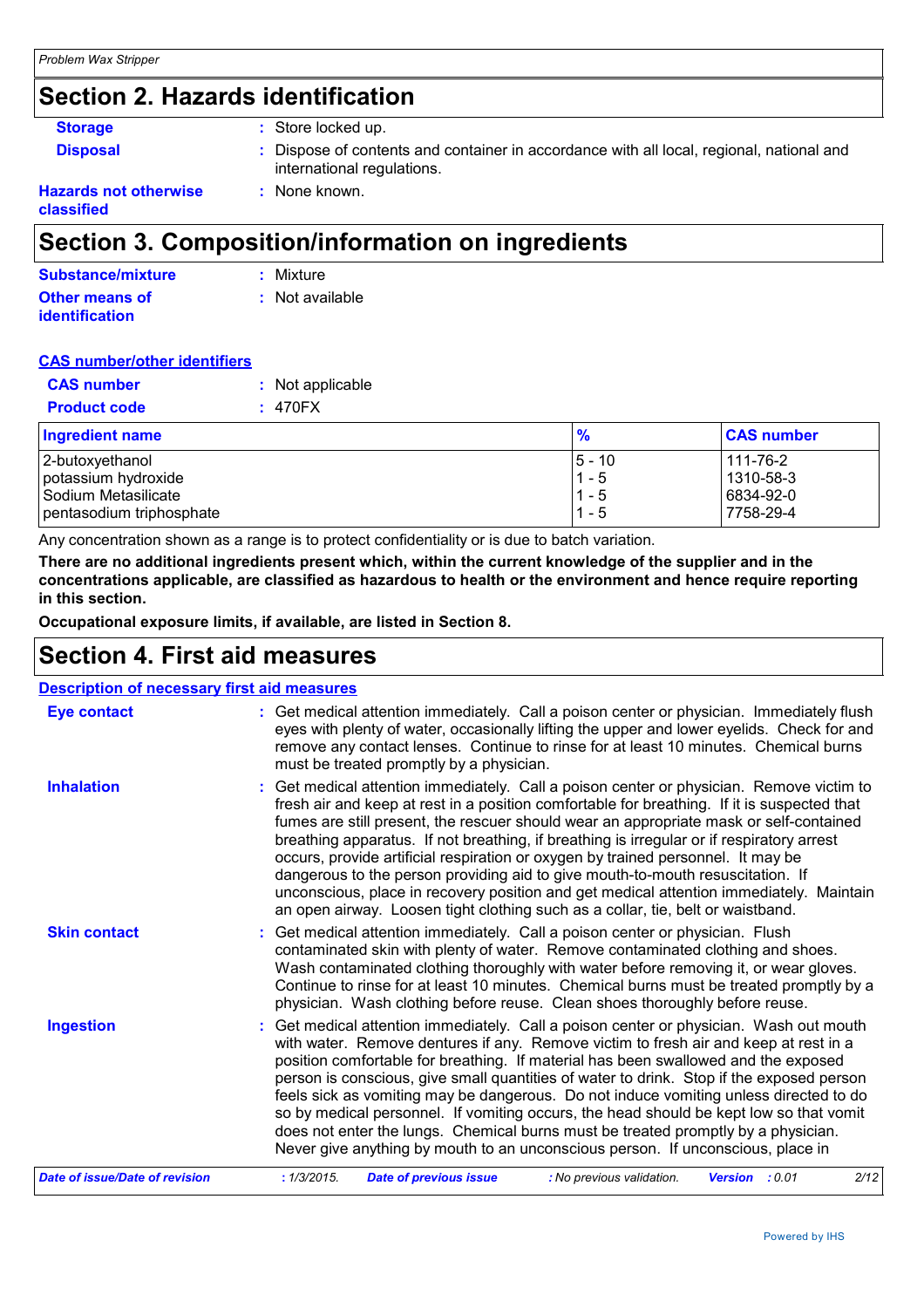## **Section 4. First aid measures**

recovery position and get medical attention immediately. Maintain an open airway. Loosen tight clothing such as a collar, tie, belt or waistband.

| <b>Most important symptoms/effects, acute and delayed</b> |                                                                                                                                                                                                                                                                                                                                                                                                                 |
|-----------------------------------------------------------|-----------------------------------------------------------------------------------------------------------------------------------------------------------------------------------------------------------------------------------------------------------------------------------------------------------------------------------------------------------------------------------------------------------------|
| <b>Potential acute health effects</b>                     |                                                                                                                                                                                                                                                                                                                                                                                                                 |
| <b>Eye contact</b>                                        | : Causes serious eye damage.                                                                                                                                                                                                                                                                                                                                                                                    |
| <b>Inhalation</b>                                         | : Harmful if inhaled. May give off gas, vapor or dust that is very irritating or corrosive to<br>the respiratory system.                                                                                                                                                                                                                                                                                        |
| <b>Skin contact</b>                                       | : Causes severe burns.                                                                                                                                                                                                                                                                                                                                                                                          |
| <b>Ingestion</b>                                          | : Harmful if swallowed. May cause burns to mouth, throat and stomach.                                                                                                                                                                                                                                                                                                                                           |
| Over-exposure signs/symptoms                              |                                                                                                                                                                                                                                                                                                                                                                                                                 |
| <b>Eye contact</b>                                        | : Adverse symptoms may include the following:<br>pain<br>watering<br>redness                                                                                                                                                                                                                                                                                                                                    |
| <b>Inhalation</b>                                         | : No specific data.                                                                                                                                                                                                                                                                                                                                                                                             |
| <b>Skin contact</b>                                       | : Adverse symptoms may include the following:<br>pain or irritation<br>redness<br>blistering may occur                                                                                                                                                                                                                                                                                                          |
| <b>Ingestion</b>                                          | : Adverse symptoms may include the following:<br>stomach pains                                                                                                                                                                                                                                                                                                                                                  |
|                                                           | <b>Indication of immediate medical attention and special treatment needed, if necessary</b>                                                                                                                                                                                                                                                                                                                     |
| <b>Notes to physician</b>                                 | : Treat symptomatically. Contact poison treatment specialist immediately if large<br>quantities have been ingested or inhaled.                                                                                                                                                                                                                                                                                  |
| <b>Specific treatments</b>                                | : No specific treatment.                                                                                                                                                                                                                                                                                                                                                                                        |
| <b>Protection of first-aiders</b>                         | : No action shall be taken involving any personal risk or without suitable training. If it is<br>suspected that fumes are still present, the rescuer should wear an appropriate mask or<br>self-contained breathing apparatus. It may be dangerous to the person providing aid to<br>give mouth-to-mouth resuscitation. Wash contaminated clothing thoroughly with water<br>before removing it, or wear gloves. |

**See toxicological information (Section 11)**

## **Section 5. Fire-fighting measures**

| <b>Extinguishing media</b>                           |                                                                                                                                                                |  |  |  |
|------------------------------------------------------|----------------------------------------------------------------------------------------------------------------------------------------------------------------|--|--|--|
| <b>Suitable extinguishing</b><br>media               | : Use an extinguishing agent suitable for the surrounding fire.                                                                                                |  |  |  |
| <b>Unsuitable extinguishing</b><br>media             | : None known.                                                                                                                                                  |  |  |  |
| <b>Specific hazards arising</b><br>from the chemical | : In a fire or if heated, a pressure increase will occur and the container may burst.                                                                          |  |  |  |
| <b>Hazardous thermal</b><br>decomposition products   | : Decomposition products may include the following materials:<br>carbon dioxide<br>carbon monoxide<br>sulfur oxides<br>phosphorus oxides<br>metal oxide/oxides |  |  |  |
| Date of issue/Date of revision                       | 3/12<br>: 1/3/2015.<br><b>Date of previous issue</b><br>: No previous validation.<br>: 0.01<br><b>Version</b>                                                  |  |  |  |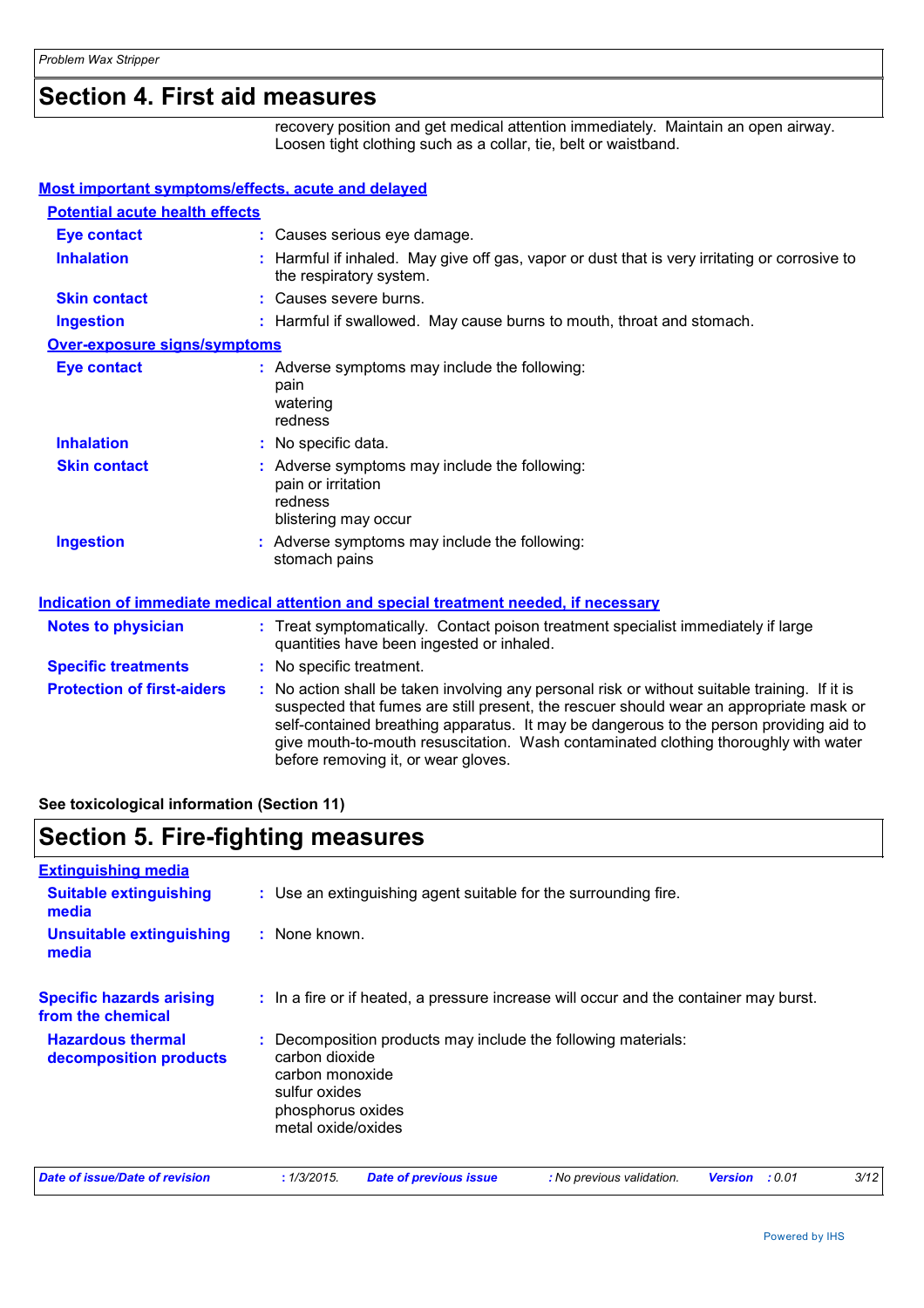## **Section 5. Fire-fighting measures**

| <b>Special protective actions</b> | : Promptly isolate the scene by removing all persons from the vicinity of the incident if |
|-----------------------------------|-------------------------------------------------------------------------------------------|
| for fire-fighters                 | there is a fire. No action shall be taken involving any personal risk or without suitable |
|                                   | training.                                                                                 |
| <b>Special protective</b>         | : Fire-fighters should wear appropriate protective equipment and self-contained breathing |

**equipment for fire-fighters**

Fire-fighters should wear appropriate protective equipment and self-contained breathing apparatus (SCBA) with a full face-piece operated in positive pressure mode.

## **Section 6. Accidental release measures**

|                                                              | Personal precautions, protective equipment and emergency procedures                                                                                                                                                                                                                                                                                                                                                                                                                                                                                                                                                                                                                                          |
|--------------------------------------------------------------|--------------------------------------------------------------------------------------------------------------------------------------------------------------------------------------------------------------------------------------------------------------------------------------------------------------------------------------------------------------------------------------------------------------------------------------------------------------------------------------------------------------------------------------------------------------------------------------------------------------------------------------------------------------------------------------------------------------|
| For non-emergency<br>personnel                               | : No action shall be taken involving any personal risk or without suitable training.<br>Evacuate surrounding areas. Keep unnecessary and unprotected personnel from<br>entering. Do not touch or walk through spilled material. Do not breathe vapor or mist.<br>Provide adequate ventilation. Wear appropriate respirator when ventilation is<br>inadequate. Put on appropriate personal protective equipment.                                                                                                                                                                                                                                                                                              |
| For emergency responders                                     | If specialised clothing is required to deal with the spillage, take note of any information<br>÷.<br>in Section 8 on suitable and unsuitable materials. See also the information in "For non-<br>emergency personnel".                                                                                                                                                                                                                                                                                                                                                                                                                                                                                       |
| <b>Environmental precautions</b>                             | : Avoid dispersal of spilled material and runoff and contact with soil, waterways, drains<br>and sewers. Inform the relevant authorities if the product has caused environmental<br>pollution (sewers, waterways, soil or air).                                                                                                                                                                                                                                                                                                                                                                                                                                                                              |
| <b>Methods and materials for containment and cleaning up</b> |                                                                                                                                                                                                                                                                                                                                                                                                                                                                                                                                                                                                                                                                                                              |
| <b>Small spill</b>                                           | : Stop leak if without risk. Move containers from spill area. Dilute with water and mop up<br>if water-soluble. Alternatively, or if water-insoluble, absorb with an inert dry material and<br>place in an appropriate waste disposal container. Dispose of via a licensed waste<br>disposal contractor.                                                                                                                                                                                                                                                                                                                                                                                                     |
| <b>Large spill</b>                                           | : Stop leak if without risk. Move containers from spill area. Approach release from<br>upwind. Prevent entry into sewers, water courses, basements or confined areas. Wash<br>spillages into an effluent treatment plant or proceed as follows. Contain and collect<br>spillage with non-combustible, absorbent material e.g. sand, earth, vermiculite or<br>diatomaceous earth and place in container for disposal according to local regulations<br>(see Section 13). Dispose of via a licensed waste disposal contractor. Contaminated<br>absorbent material may pose the same hazard as the spilled product. Note: see<br>Section 1 for emergency contact information and Section 13 for waste disposal. |
|                                                              |                                                                                                                                                                                                                                                                                                                                                                                                                                                                                                                                                                                                                                                                                                              |

## **Section 7. Handling and storage**

#### **Precautions for safe handling**

| <b>Protective measures</b>                       | : Put on appropriate personal protective equipment (see Section 8). Do not get in eyes or<br>on skin or clothing. Do not breathe vapor or mist. Do not ingest. Use only with<br>adequate ventilation. Wear appropriate respirator when ventilation is inadequate. Keep<br>in the original container or an approved alternative made from a compatible material,<br>kept tightly closed when not in use. Keep away from acids. Empty containers retain<br>product residue and can be hazardous. Do not reuse container. |
|--------------------------------------------------|------------------------------------------------------------------------------------------------------------------------------------------------------------------------------------------------------------------------------------------------------------------------------------------------------------------------------------------------------------------------------------------------------------------------------------------------------------------------------------------------------------------------|
| <b>Advice on general</b><br>occupational hygiene | : Eating, drinking and smoking should be prohibited in areas where this material is<br>handled, stored and processed. Workers should wash hands and face before eating,<br>drinking and smoking. Remove contaminated clothing and protective equipment before<br>entering eating areas. See also Section 8 for additional information on hygiene<br>measures.                                                                                                                                                          |

| Date of issue/Date of revision | · 1/3/2015. | <b>Date of previous issue</b> | <b>:</b> No previous validation. | <b>Version</b> : 0.01 |  | 4/12 |
|--------------------------------|-------------|-------------------------------|----------------------------------|-----------------------|--|------|
|--------------------------------|-------------|-------------------------------|----------------------------------|-----------------------|--|------|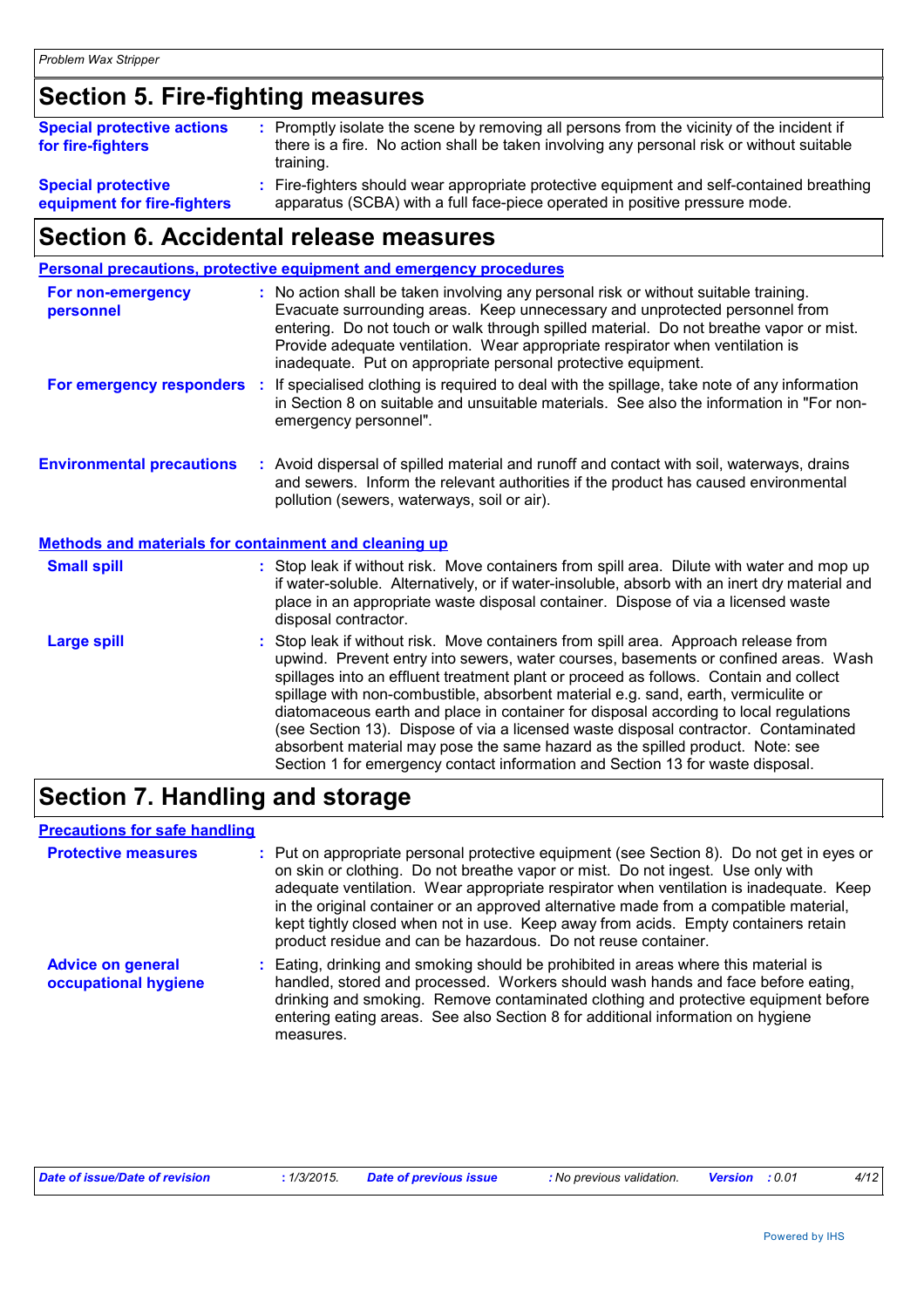## **Section 7. Handling and storage**

**Conditions for safe storage, :** Store in accordance with local regulations. Store in original container protected from **including any incompatibilities** direct sunlight in a dry, cool and well-ventilated area, away from incompatible materials and food and drink. Store locked up. Separate from acids. Keep container tightly closed and sealed until ready for use. Containers that have been opened must be carefully resealed and kept upright to prevent leakage. Do not store in unlabeled containers. Use appropriate containment to avoid environmental contamination.

## **Section 8. Exposure controls/personal protection**

#### **Control parameters**

#### **Occupational exposure limits**

| <b>Ingredient name</b> | <b>Exposure limits</b>                                                                                                                                                                                                                                                                                                                                                                                                                                       |
|------------------------|--------------------------------------------------------------------------------------------------------------------------------------------------------------------------------------------------------------------------------------------------------------------------------------------------------------------------------------------------------------------------------------------------------------------------------------------------------------|
| 2-butoxyethanol        | ACGIH TLV (United States, 6/2013).<br>TWA: 20 ppm 8 hours.<br>OSHA PEL 1989 (United States, 3/1989).<br>Absorbed through skin.<br>TWA: 25 ppm 8 hours.<br>TWA: 120 mg/m <sup>3</sup> 8 hours.<br>NIOSH REL (United States, 10/2013).<br>Absorbed through skin.<br>TWA: 5 ppm 10 hours.<br>TWA: $24 \text{ mg/m}^3$ 10 hours.<br>OSHA PEL (United States, 2/2013).<br>Absorbed through skin.<br>TWA: 50 ppm 8 hours.<br>TWA: $240$ mg/m <sup>3</sup> 8 hours. |
| potassium hydroxide    | <b>ACGIH TLV (United States, 6/2013).</b><br>C: $2 \text{ mg/m}^3$<br>OSHA PEL 1989 (United States, 3/1989).<br>CEIL: $2 \text{ mg/m}^3$<br>NIOSH REL (United States, 10/2013).<br>TWA: $2 \text{ mg/m}^3$ 10 hours.                                                                                                                                                                                                                                         |

| <b>Appropriate engineering</b><br><b>controls</b> | : Use only with adequate ventilation. Use process enclosures, local exhaust ventilation or<br>other engineering controls to keep worker exposure to airborne contaminants below any<br>recommended or statutory limits.                                                                                                                                                                                                                                 |  |  |
|---------------------------------------------------|---------------------------------------------------------------------------------------------------------------------------------------------------------------------------------------------------------------------------------------------------------------------------------------------------------------------------------------------------------------------------------------------------------------------------------------------------------|--|--|
| <b>Environmental exposure</b><br><b>controls</b>  | Emissions from ventilation or work process equipment should be checked to ensure<br>they comply with the requirements of environmental protection legislation. In some<br>cases, fume scrubbers, filters or engineering modifications to the process equipment<br>will be necessary to reduce emissions to acceptable levels.                                                                                                                           |  |  |
| <b>Individual protection measures</b>             |                                                                                                                                                                                                                                                                                                                                                                                                                                                         |  |  |
| <b>Hygiene measures</b>                           | : Wash hands, forearms and face thoroughly after handling chemical products, before<br>eating, smoking and using the lavatory and at the end of the working period.<br>Appropriate techniques should be used to remove potentially contaminated clothing.<br>Wash contaminated clothing before reusing. Ensure that eyewash stations and safety<br>showers are close to the workstation location.                                                       |  |  |
| <b>Eye/face protection</b>                        | Safety eyewear complying with an approved standard should be used when a risk<br>assessment indicates this is necessary to avoid exposure to liquid splashes, mists,<br>gases or dusts. If contact is possible, the following protection should be worn, unless<br>the assessment indicates a higher degree of protection: chemical splash goggles and/<br>or face shield. If inhalation hazards exist, a full-face respirator may be required instead. |  |  |
| <b>Skin protection</b>                            |                                                                                                                                                                                                                                                                                                                                                                                                                                                         |  |  |
| <b>Date of issue/Date of revision</b>             | : 1/3/2015.<br><b>Date of previous issue</b><br>: No previous validation.<br>5/12<br><b>Version</b> : 0.01                                                                                                                                                                                                                                                                                                                                              |  |  |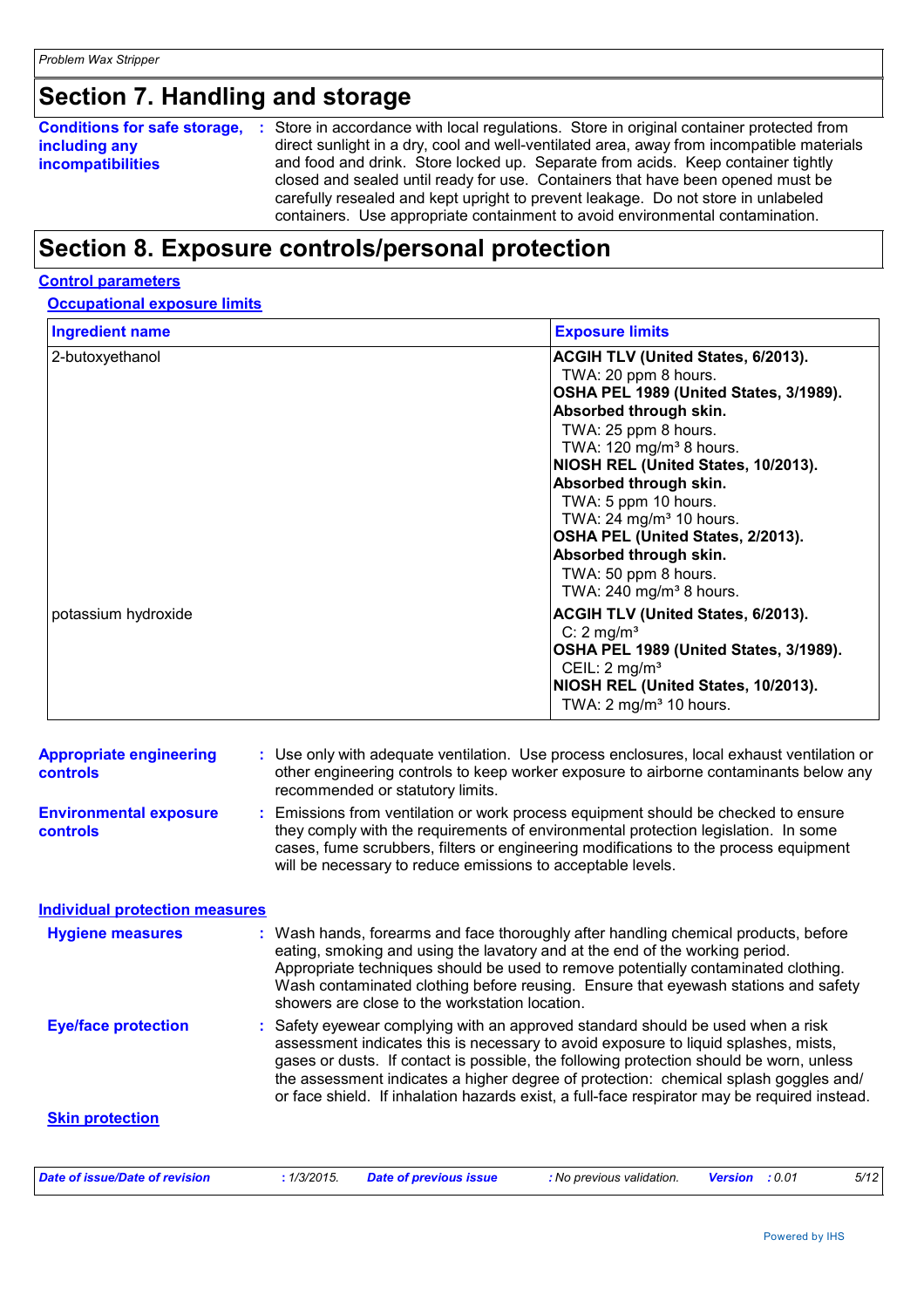## **Section 8. Exposure controls/personal protection**

| <b>Hand protection</b>        | : Chemical-resistant, impervious gloves complying with an approved standard should be<br>worn at all times when handling chemical products if a risk assessment indicates this is<br>necessary. Considering the parameters specified by the glove manufacturer, check<br>during use that the gloves are still retaining their protective properties. It should be<br>noted that the time to breakthrough for any glove material may be different for different<br>glove manufacturers. In the case of mixtures, consisting of several substances, the<br>protection time of the gloves cannot be accurately estimated. |
|-------------------------------|------------------------------------------------------------------------------------------------------------------------------------------------------------------------------------------------------------------------------------------------------------------------------------------------------------------------------------------------------------------------------------------------------------------------------------------------------------------------------------------------------------------------------------------------------------------------------------------------------------------------|
| <b>Body protection</b>        | : Personal protective equipment for the body should be selected based on the task being<br>performed and the risks involved and should be approved by a specialist before<br>handling this product.                                                                                                                                                                                                                                                                                                                                                                                                                    |
| <b>Other skin protection</b>  | : Appropriate footwear and any additional skin protection measures should be selected<br>based on the task being performed and the risks involved and should be approved by a<br>specialist before handling this product.                                                                                                                                                                                                                                                                                                                                                                                              |
| <b>Respiratory protection</b> | : Use a properly fitted, air-purifying or air-fed respirator complying with an approved<br>standard if a risk assessment indicates this is necessary. Respirator selection must be<br>based on known or anticipated exposure levels, the hazards of the product and the safe<br>working limits of the selected respirator.                                                                                                                                                                                                                                                                                             |

## **Section 9. Physical and chemical properties**

| <b>Appearance</b>                                 |    |                                           |
|---------------------------------------------------|----|-------------------------------------------|
| <b>Physical state</b>                             |    | : Liquid                                  |
| <b>Color</b>                                      |    | Amber                                     |
| <b>Odor</b>                                       |    | Solvent                                   |
| <b>Odor threshold</b>                             |    | $\cdot$ Not available                     |
| pH                                                |    | $: 12.9 \text{ to } 13.5$                 |
| <b>Melting point</b>                              |    | : $0^{\circ}$ C (32 $^{\circ}$ F)         |
| <b>Boiling point</b>                              | ÷. | 100°C (212°F)                             |
| <b>Flash point</b>                                |    | Closed cup: >93.334°C (>200°F)            |
| <b>Evaporation rate</b>                           |    | Not available                             |
| <b>Flammability (solid, gas)</b>                  |    | : Not available                           |
| Lower and upper explosive<br>(flammable) limits   |    | : Not available                           |
| <b>Vapor pressure</b>                             |    | $:$ <4 kPa (<30 mm Hg) [room temperature] |
| <b>Vapor density</b>                              |    | : <1 [Air = 1]                            |
| <b>Specific gravity</b>                           |    | : $1.06$ g/cm <sup>3</sup>                |
| <b>Solubility</b>                                 |    | Not available                             |
| <b>Partition coefficient: n-</b><br>octanol/water |    | : Not available                           |
| <b>Auto-ignition temperature</b>                  |    | : Not available                           |
| <b>Viscosity</b>                                  |    | Not available                             |
| <b>VOC content</b>                                |    | $: 9.7\%$                                 |

VOCs are calculated following the requirements under 40 CFR, Part 59, Subpart C for Consumer Products and Subpart D for Architectural Coatings.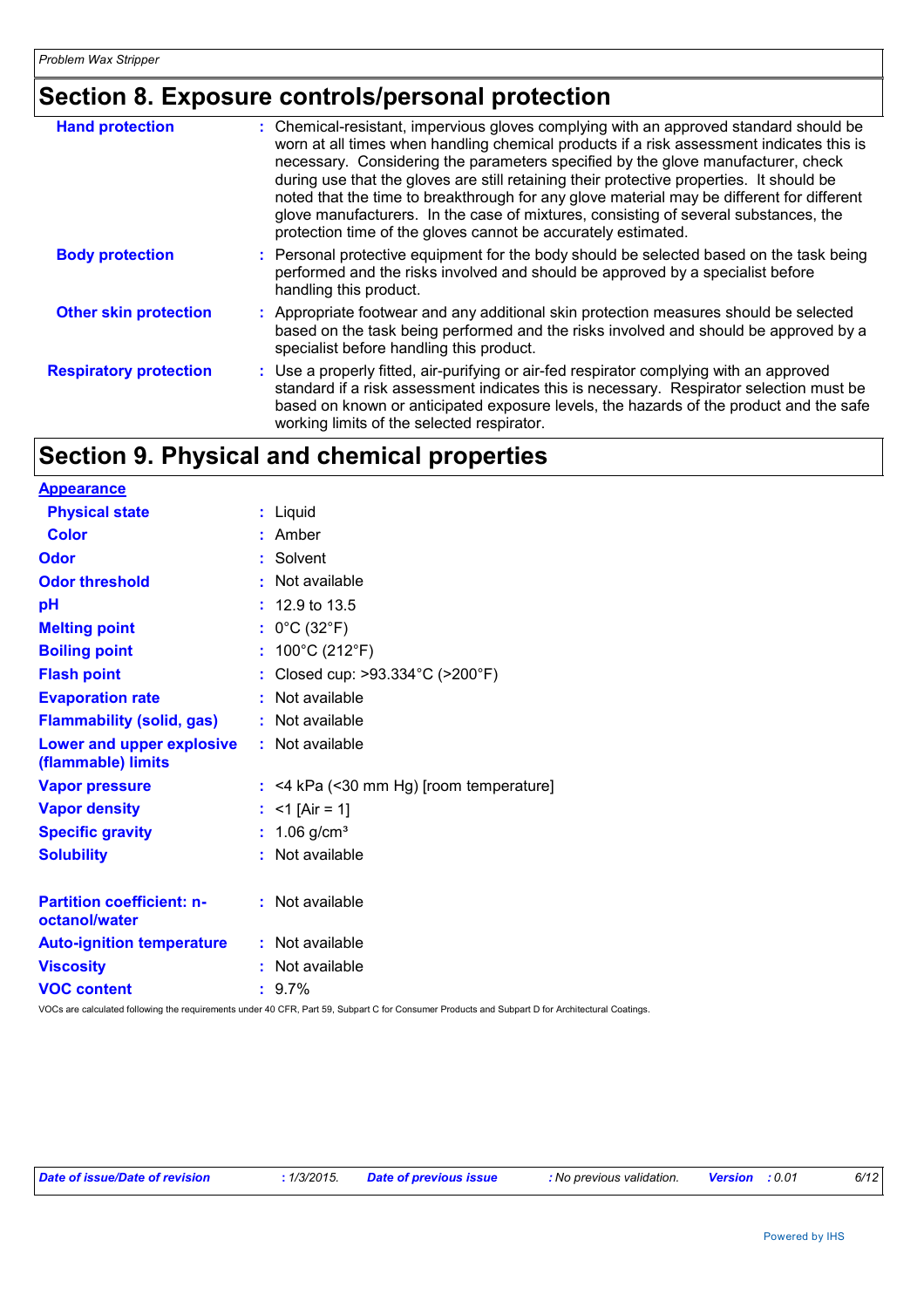## **Section 10. Stability and reactivity**

| <b>Reactivity</b>                            | : No specific test data related to reactivity available for this product or its ingredients.              |
|----------------------------------------------|-----------------------------------------------------------------------------------------------------------|
| <b>Chemical stability</b>                    | : The product is stable.                                                                                  |
| <b>Possibility of hazardous</b><br>reactions | : Under normal conditions of storage and use, hazardous reactions will not occur.                         |
| <b>Conditions to avoid</b>                   | : No specific data.                                                                                       |
| <b>Incompatible materials</b>                | Reactive or incompatible with the following materials:<br>acids                                           |
| <b>Hazardous decomposition</b><br>products   | : Under normal conditions of storage and use, hazardous decomposition products should<br>not be produced. |

## **Section 11. Toxicological information**

#### **Information on toxicological effects**

#### **Acute toxicity**

| <b>Product/ingredient name</b> | <b>Result</b>        | <b>Species</b> | <b>Dose</b>           | <b>Exposure</b> |
|--------------------------------|----------------------|----------------|-----------------------|-----------------|
| 2-butoxyethanol                | LC50 Inhalation Gas. | Rat            | 450 ppm               | 14 hours        |
|                                | LD50 Dermal          | Rabbit         | $ 220 \text{ mg/kg} $ |                 |
|                                | LD50 Oral            | Rat            | $250$ mg/kg           |                 |
| potassium hydroxide            | LD50 Oral            | Rat            | $273$ mg/kg           |                 |
| Sodium Metasilicate            | LD50 Oral            | Rat            | 1153 mg/kg            |                 |
| pentasodium triphosphate       | LD50 Oral            | Rat            | $3120$ mg/kg          |                 |

#### **Irritation/Corrosion**

| <b>Product/ingredient name</b> | <b>Result</b>            | <b>Species</b> | <b>Score</b>             | <b>Exposure</b>           | <b>Observation</b>       |
|--------------------------------|--------------------------|----------------|--------------------------|---------------------------|--------------------------|
| 2-butoxyethanol                | Eyes - Moderate irritant | Rabbit         |                          | 24 hours 100              |                          |
|                                |                          |                |                          | milligrams                |                          |
|                                | Eyes - Severe irritant   | Rabbit         |                          | 100                       |                          |
|                                |                          |                |                          | milligrams                |                          |
|                                | Skin - Mild irritant     | Rabbit         |                          | 500                       |                          |
|                                |                          |                |                          | milligrams                |                          |
| potassium hydroxide            | Eyes - Moderate irritant | Rabbit         |                          | 24 hours 1                |                          |
|                                |                          |                |                          | milligrams                |                          |
|                                | Skin - Severe irritant   | Guinea pig     |                          | 24 hours 50               |                          |
|                                | Skin - Severe irritant   | Human          |                          | milligrams<br>24 hours 50 |                          |
|                                |                          |                |                          | milligrams                |                          |
|                                | Skin - Severe irritant   | Rabbit         |                          | 24 hours 50               |                          |
|                                |                          |                |                          | milligrams                |                          |
| Sodium Metasilicate            | Skin - Moderate irritant | Guinea pig     |                          | 24 hours 250              |                          |
|                                |                          |                |                          | milligrams                |                          |
|                                | Skin - Severe irritant   | Human          |                          | 24 hours 250              |                          |
|                                |                          |                |                          | milligrams                |                          |
|                                | Skin - Severe irritant   | Rabbit         | $\overline{\phantom{0}}$ | 24 hours 250              | $\overline{\phantom{a}}$ |
|                                |                          |                |                          | milligrams                |                          |
| pentasodium triphosphate       | Skin - Moderate irritant | Rabbit         |                          | 24 hours 500              | $\blacksquare$           |
|                                |                          |                |                          | milligrams                |                          |

#### **Sensitization**

Not available.

*Date of issue/Date of revision* **:** *1/3/2015. Date of previous issue : No previous validation. Version : 0.01 7/12*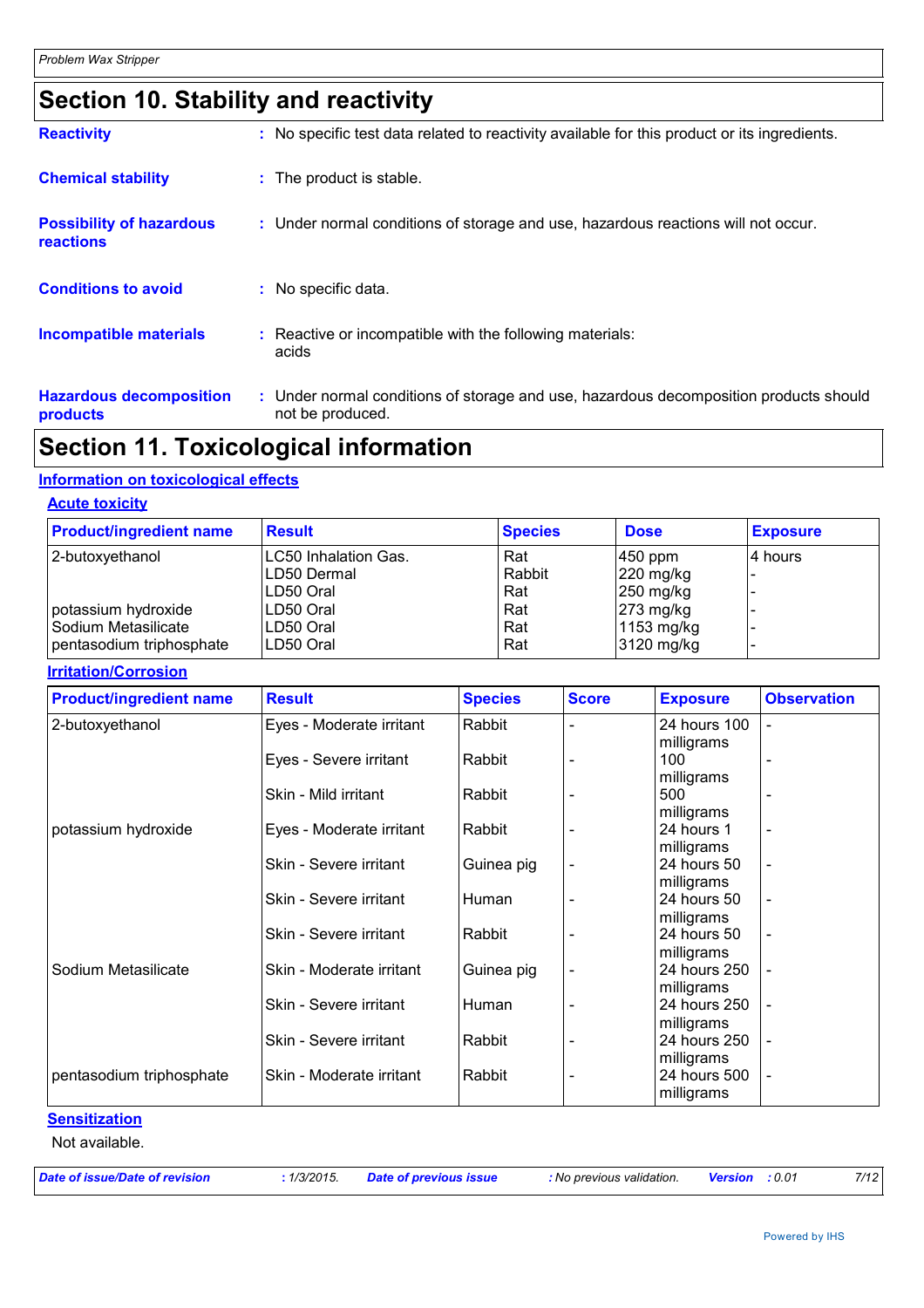## **Section 11. Toxicological information**

#### **Mutagenicity**

Not available.

#### **Carcinogenicity**

Not available.

#### **Classification**

| <b>Product/ingredient name   OSHA</b> | <b>IARC</b> | <b>NTP</b> |
|---------------------------------------|-------------|------------|
| 2-butoxyethanol                       |             |            |

#### **Reproductive toxicity**

Not available.

#### **Teratogenicity**

Not available.

#### **Specific target organ toxicity (single exposure)**

Not available.

#### **Specific target organ toxicity (repeated exposure)**

Not available.

#### **Aspiration hazard**

Not available.

| <b>Information on the likely</b> | : Not available |
|----------------------------------|-----------------|
|                                  |                 |

## **routes of exposure**

| <b>Potential acute health effects</b> |                                                                                                                          |
|---------------------------------------|--------------------------------------------------------------------------------------------------------------------------|
| <b>Eve contact</b>                    | : Causes serious eye damage.                                                                                             |
| <b>Inhalation</b>                     | : Harmful if inhaled. May give off gas, vapor or dust that is very irritating or corrosive to<br>the respiratory system. |
| <b>Skin contact</b>                   | : Causes severe burns.                                                                                                   |
| Ingestion                             | : Harmful if swallowed. May cause burns to mouth, throat and stomach.                                                    |

#### **Symptoms related to the physical, chemical and toxicological characteristics**

| Eye contact         | : Adverse symptoms may include the following:<br>pain<br>watering<br>redness                           |
|---------------------|--------------------------------------------------------------------------------------------------------|
| <b>Inhalation</b>   | : No specific data.                                                                                    |
| <b>Skin contact</b> | : Adverse symptoms may include the following:<br>pain or irritation<br>redness<br>blistering may occur |
| <b>Ingestion</b>    | : Adverse symptoms may include the following:<br>stomach pains                                         |

#### **Delayed and immediate effects and also chronic effects from short and long term exposure Short term exposure**

| Date of issue/Date of revision               | : 1/3/2015.     | Date of previous issue | : No previous validation. | <b>Version</b> : 0.01 | 8/12 |
|----------------------------------------------|-----------------|------------------------|---------------------------|-----------------------|------|
| <b>Potential delayed effects</b>             | : Not available |                        |                           |                       |      |
| <b>Potential immediate</b><br><b>effects</b> | : Not available |                        |                           |                       |      |
| <u>SHORT LEFTH EXPOSURE</u>                  |                 |                        |                           |                       |      |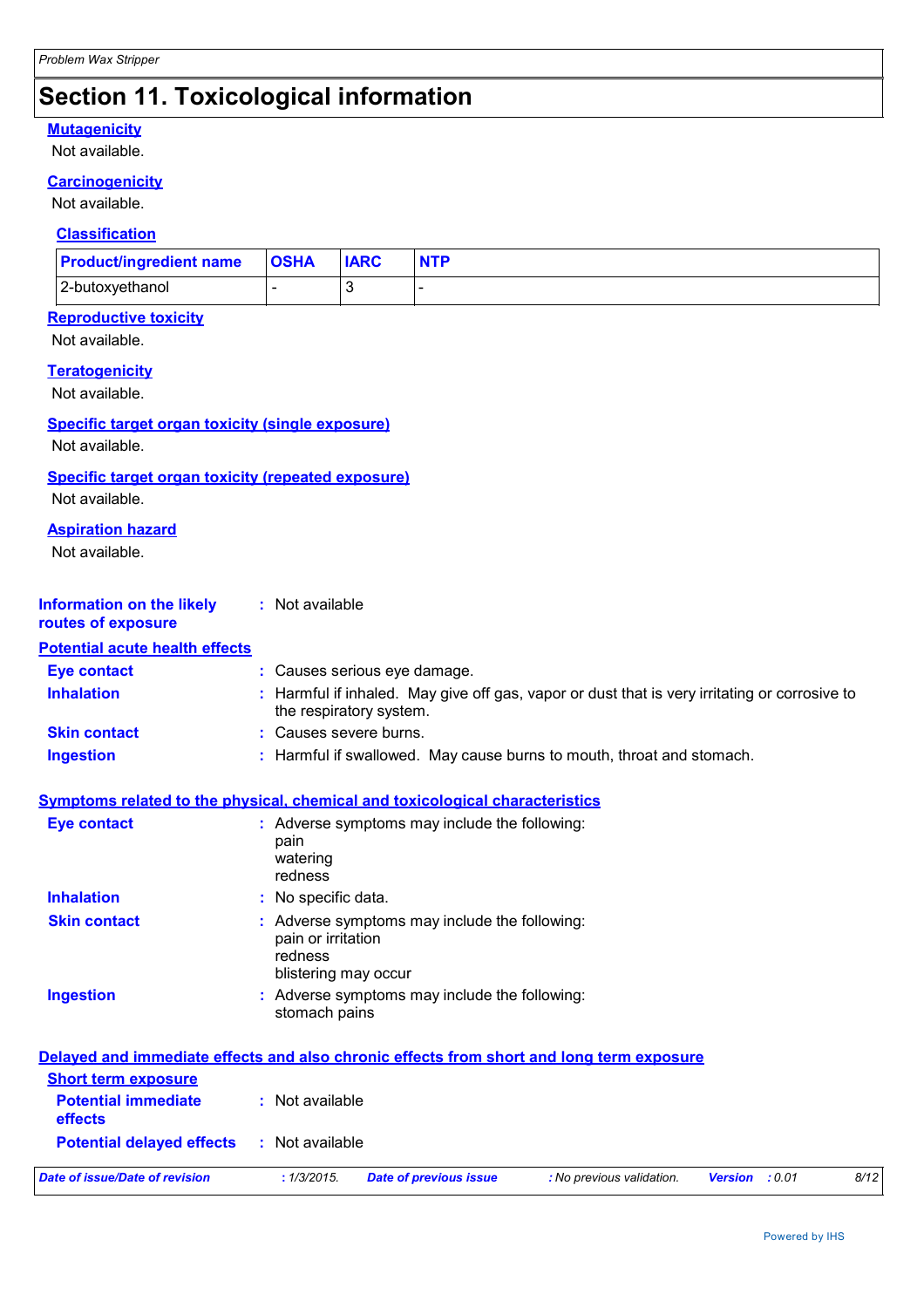## **Section 11. Toxicological information**

| Long term exposure                               |                                                     |
|--------------------------------------------------|-----------------------------------------------------|
| <b>Potential immediate</b><br>effects            | : Not available                                     |
| <b>Potential delayed effects : Not available</b> |                                                     |
| <b>Potential chronic health effects</b>          |                                                     |
| Not available.                                   |                                                     |
| <b>General</b>                                   | : No known significant effects or critical hazards. |
| <b>Carcinogenicity</b>                           | : No known significant effects or critical hazards. |
| <b>Mutagenicity</b>                              | : No known significant effects or critical hazards. |
| <b>Teratogenicity</b>                            | : No known significant effects or critical hazards. |
| <b>Developmental effects</b>                     | : No known significant effects or critical hazards. |
| <b>Fertility effects</b>                         | : No known significant effects or critical hazards. |
|                                                  |                                                     |

#### **Numerical measures of toxicity**

#### **Acute toxicity estimates**

| <b>Route</b>       | <b>ATE value</b> |
|--------------------|------------------|
| Oral               | 1856.9 mg/kg     |
| Dermal             | 2268 mg/kg       |
| Inhalation (gases) | 4639.2 ppm       |

## **Section 12. Ecological information**

**Toxicity**

| <b>Product/ingredient name</b> | <b>Result</b>                        | <b>Species</b>                                | <b>Exposure</b> |
|--------------------------------|--------------------------------------|-----------------------------------------------|-----------------|
| 2-butoxyethanol                | Acute EC50 1000 mg/l Fresh water     | Daphnia - Daphnia magna                       | 48 hours        |
|                                | Acute LC50 800000 µg/l Marine water  | Crustaceans - Crangon crangon                 | 48 hours        |
|                                | Acute LC50 1250000 µg/l Marine water | Fish - Menidia beryllina                      | 96 hours        |
| potassium hydroxide            | Acute LC50 80 ppm Fresh water        | Fish - Gambusia affinis - Adult               | 96 hours        |
| Sodium Metasilicate            | Acute EC50 33.53 mg/l Fresh water    | Crustaceans - Ceriodaphnia<br>dubia - Neonate | 48 hours        |
|                                | Acute LC50 2320 ppm Fresh water      | Fish - Gambusia affinis - Adult               | 96 hours        |
|                                | Chronic NOEC 160 mg/l Fresh water    | Algae - Pseudokirchneriella<br>subcapitata    | 72 hours        |
| pentasodium triphosphate       | Acute EC50 276.61 mg/l Fresh water   | Crustaceans - Ceriodaphnia<br>dubia - Neonate | 48 hours        |

#### **Persistence and degradability**

Not available.

#### **Bioaccumulative potential**

| <b>Product/ingredient name</b> | <b>LogP</b> <sub>ow</sub> | <b>BCF</b> | <b>Potential</b> |
|--------------------------------|---------------------------|------------|------------------|
| 2-butoxyethanol                | 0.81                      |            | low              |

#### **Mobility in soil**

| <b>Soil/water partition</b>    | : Not available |
|--------------------------------|-----------------|
| coefficient (K <sub>oc</sub> ) |                 |

| Date of issue/Date of revision |  |  |  |  |
|--------------------------------|--|--|--|--|
|                                |  |  |  |  |

*Date of issue/Date of revision* **:** *1/3/2015. Date of previous issue : No previous validation. Version : 0.01 9/12*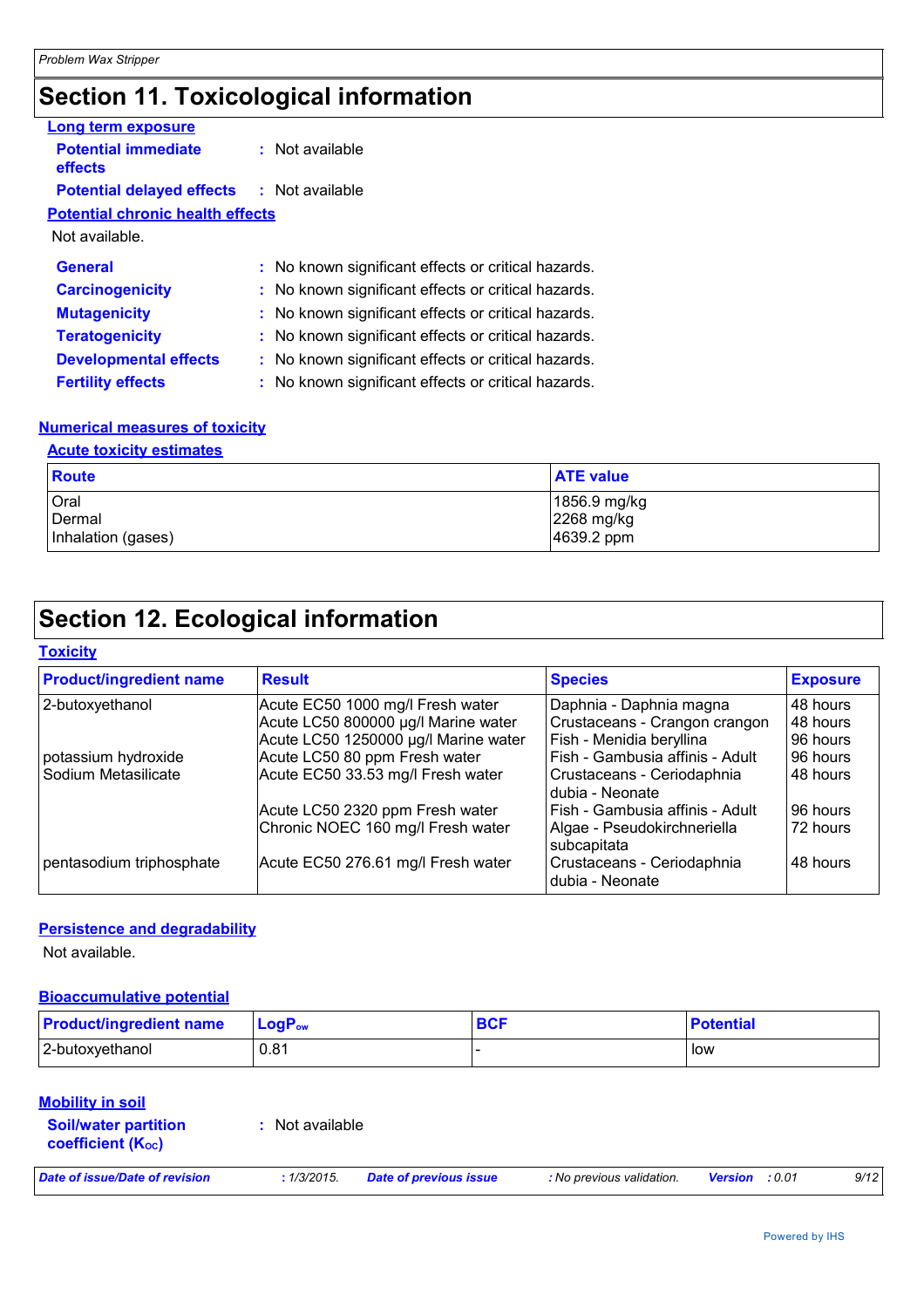## **Section 12. Ecological information**

**Other adverse effects :** No known significant effects or critical hazards.

### **Section 13. Disposal considerations**

The generation of waste should be avoided or minimized wherever possible. Disposal of this product, solutions and any by-products should at all times comply with the requirements of environmental protection and waste disposal legislation and any regional local authority requirements. Dispose of surplus and non-recyclable products via a licensed waste disposal contractor. Waste should not be disposed of untreated to the sewer unless fully compliant with the requirements of all authorities with jurisdiction. Waste packaging should be recycled. Incineration or landfill should only be considered when recycling is not feasible. This material and its container must be disposed of in a safe way. Care should be taken when handling emptied containers that have not been cleaned or rinsed out. Empty containers or liners may retain some product residues. Avoid dispersal of spilled material and runoff and contact with soil, waterways, drains and sewers. **Disposal methods :**

### **Section 14. Transport information**

|                                      | <b>DOT Classification</b>                                                        | <b>IMDG</b>                                                                      | <b>IATA</b>                                                                     |
|--------------------------------------|----------------------------------------------------------------------------------|----------------------------------------------------------------------------------|---------------------------------------------------------------------------------|
| <b>UN number</b>                     | <b>UN1719</b>                                                                    | <b>UN1719</b>                                                                    | <b>UN1719</b>                                                                   |
| <b>UN proper shipping</b><br>name    | Caustic alkali liquids, n.o.<br>s. (Potassium hydroxide,<br>Sodium metasilicate) | Caustic alkali liquids, n.o.<br>s. (Potassium hydroxide,<br>Sodium metasilicate) | Caustic alkali liquids, n.o.s.<br>(Potassium hydroxide,<br>Sodium metasilicate) |
| <b>Transport hazard</b><br>class(es) | 8<br><b>CORROSV</b>                                                              | 8                                                                                | 8                                                                               |
| <b>Packing group</b>                 | III                                                                              | $\mathbf{III}$                                                                   | III                                                                             |
| <b>Environmental</b><br>hazards      | No.                                                                              | No.                                                                              | No.                                                                             |
| <b>Additional</b><br>information     |                                                                                  |                                                                                  |                                                                                 |

**Special precautions for user : Transport within user's premises: always transport in closed containers that are** upright and secure. Ensure that persons transporting the product know what to do in the event of an accident or spillage.

**Transport in bulk according :** Not available. **to Annex II of MARPOL 73/78 and the IBC Code**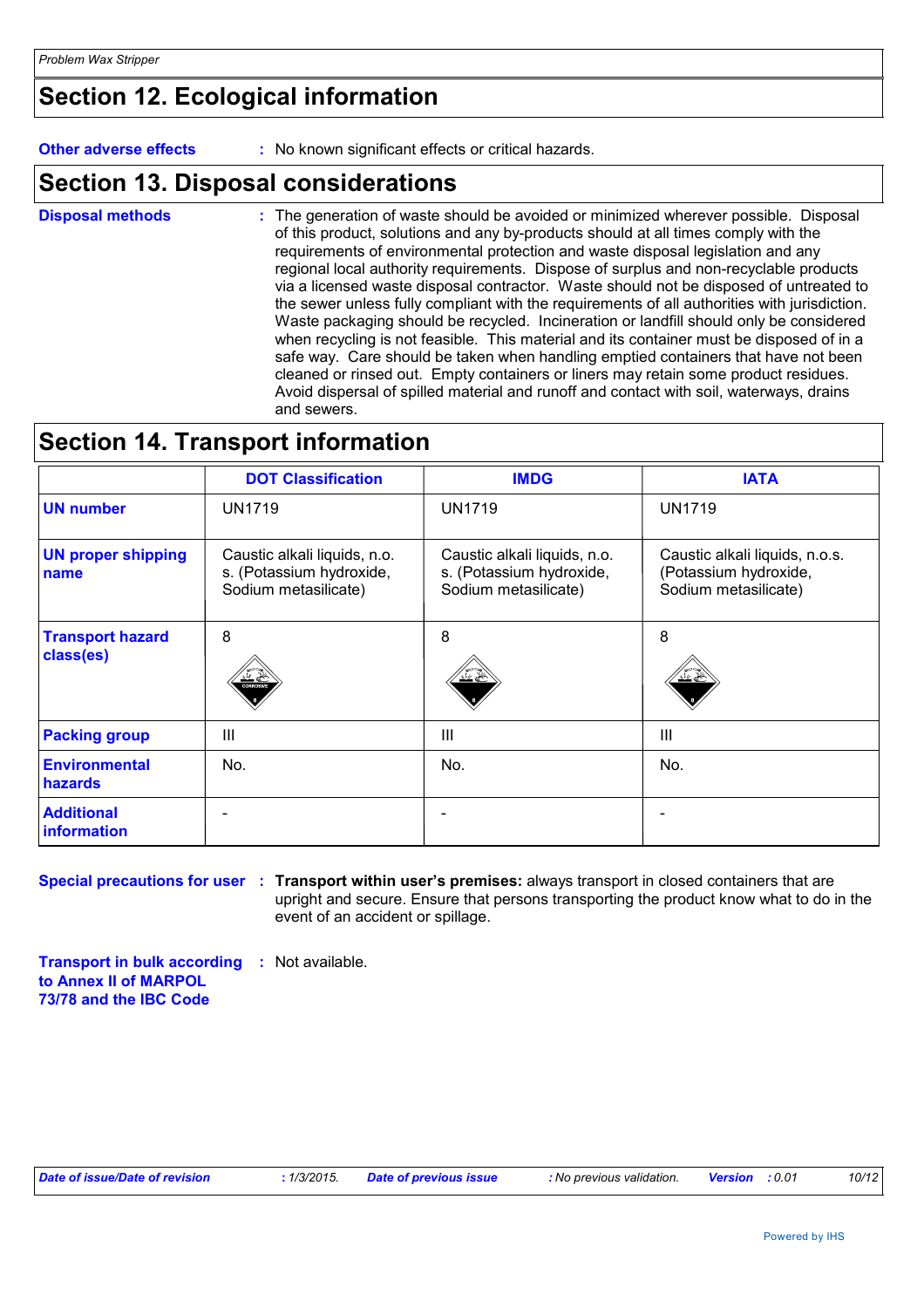## **Section 15. Regulatory information**

**U.S. Federal regulations :**

**United States inventory (TSCA 8b)**: All components are listed or exempted.

#### **Clean Air Act Section 112 :** Not listed

#### **(b) Hazardous Air**

### **Pollutants (HAPs)**

### **SARA 311/312**

**Classification :** Immediate (acute) health hazard

#### **Composition/information on ingredients**

| <b>Name</b>              | $\frac{9}{6}$ | <b>Fire</b><br>hazard | <b>Sudden</b><br>release of<br><b>pressure</b> | <b>Reactive</b> | <b>Immediate</b><br>(acute)<br>health<br>hazard | <b>Delayed</b><br>(chronic)<br>health<br>hazard |
|--------------------------|---------------|-----------------------|------------------------------------------------|-----------------|-------------------------------------------------|-------------------------------------------------|
| 2-butoxyethanol          | $5 - 10$      | Yes.                  | No.                                            | No.             | Yes.                                            | No.                                             |
| potassium hydroxide      | - 5           | INo.                  | No.                                            | No.             | Yes.                                            | No.                                             |
| Sodium Metasilicate      | - 5           | No.                   | No.                                            | No.             | Yes.                                            | No.                                             |
| pentasodium triphosphate | - 5           | INo.                  | No.                                            | No.             | Yes.                                            | No.                                             |

#### **SARA 313**

|                                           | <b>Product name</b> | <b>CAS number</b> | $\frac{9}{6}$ |
|-------------------------------------------|---------------------|-------------------|---------------|
| <b>Form R - Reporting</b><br>requirements | 2-butoxyethanol     | $111 - 76 - 2$    | 19.7          |

SARA 313 notifications must not be detached from the SDS and any copying and redistribution of the SDS shall include copying and redistribution of the notice attached to copies of the SDS subsequently redistributed.

#### **State regulations**

**International regulations**

**Canada inventory :** All components are listed or exempted.

## **Section 16. Other information**

#### **Hazardous Material Information System (U.S.A.)**



**Caution: HMIS® ratings are based on a 0-4 rating scale, with 0 representing minimal hazards or risks, and 4 representing significant hazards or risks Although HMIS® ratings are not required on SDSs under 29 CFR 1910. 1200, the preparer may choose to provide them. HMIS® ratings are to be used with a fully implemented HMIS® program. HMIS® is a registered mark of the National Paint & Coatings Association (NPCA). HMIS® materials may be purchased exclusively from J. J. Keller (800) 327-6868.**

**The customer is responsible for determining the PPE code for this material.**

**National Fire Protection Association (U.S.A.)**